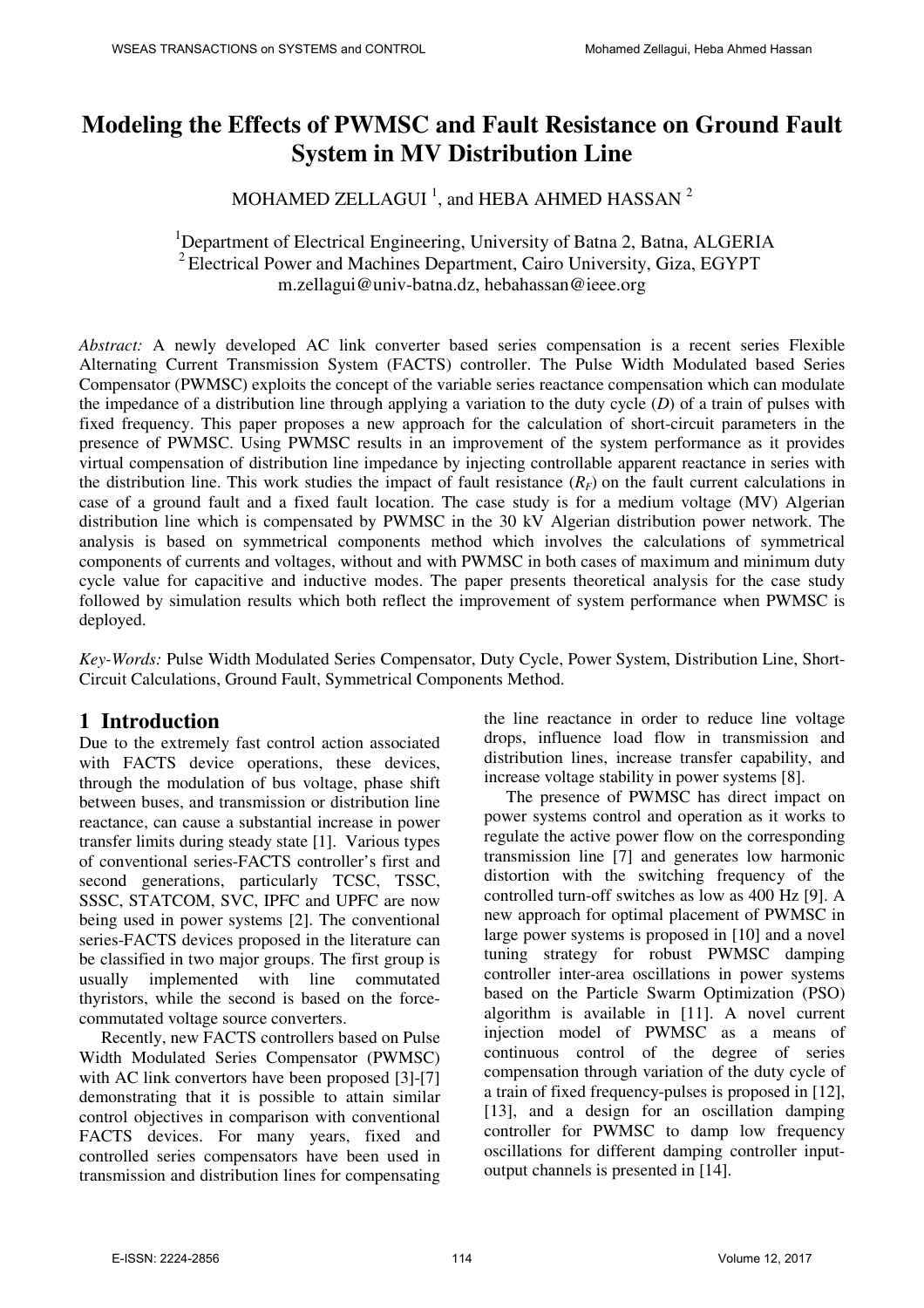Calculation of fault currents is important for power systems design and protection systems. Faults can be symmetric or asymmetric. Symmetric faults can result in large fault currents. Asymmetric faults are more common and cause unbalanced fault currents [15]. In 2014, the 30 kV overhead distribution networks in the Algerian Company of distribution Power had more than 91.62 % of the occurred faults as single phase to ground faults, 5.75% of the faults were phase to phase faults, and 2.63% were three phase faults [16].

This paper deals with the impact of fault resistance  $(R_F)$  on ground fault parameters; mainly in the presence of phase (*A*) to ground fault at the end of a medium voltage (MV) distribution line compensated by PWMSC. The considered case study is for a 30 kV distribution line in the Algerian distribution network. The line is equipped with PWMSC with a minimum and maximum duty cycle, denoted by *D*, which ranges between 0 and 1.

The line connects two 60/30 kV substations, namely Constantine and Mila. Using the method of symmetrical components, this research study investigates the impact of  $R_F$  that varies between 0 to 30  $\Omega$  on ground fault parameters. These parameters are symmetrical current components (*I1*,  $I_2$  and  $I_0$ ), distribution line currents  $(I_A, I_B \text{ and } I_C)$ , voltage symmetrical components  $(V_1, V_2 \text{ and } V_0)$  and distribution line voltages  $(V_A, V_B \text{ and } V_C)$  which are compared in the absence and presence of PWMSC

## **2 Apparent Reactance Controlled by PWMSC**

PWMSC offers a method of variable series compensation. It is known that distribution lines loading may be restricted by system dynamics stability. Therefore, PWMSC is a powerful new tool that helps to relieve these constraints.

Furthermore, its controller can be designed to modify the line reactance and provide enough damping to system oscillation modes [12]-[14]. Figure 1 displays a realization of a schematic diagram of PWMSC which it is embedded into a distribution line.



 Fig. 1. Block diagram of PWMSC configuration [12-14].

As shown in the figure, PWMSC consists of (a) series injection transformers, (b) compensation capacitors, and (c) PWM controlled switches *Sa*, *Sb*,  $S_c$ ,  $S'_a$ ,  $S'_b$  and  $S'_c$ . The three switches  $S_a$ ,  $S_b$ ,  $S_c$ operate with the same switching function in a complementary way to  $S'_a$ ,  $S'_b$  and  $S'_c$  switches [13-14].



Fig. 2. Equivalent circuit of PWMSC.

The switching period divides the circuit into two switching states. When  $S_a$ ,  $S_b$  and  $S_c$  are on, the capacitors are connected to the system through a series injection transformer which is represented in Figure 2.a. When  $S'_a$ ,  $S'_b$  and  $S'_c$  are on, the series injection transformer is shorted and therefore isolating the capacitors from the line as shown in Figure 2.b.

In the illustrated structure, the bank of capacitors is connected in Y to the AC converter and the secondary of the coupling transformer is connected in  $\Delta$  [3], [4]. The compensator operates as a means for controlling continuously the degree of series compensation  $(K_{SC})$  and active power through the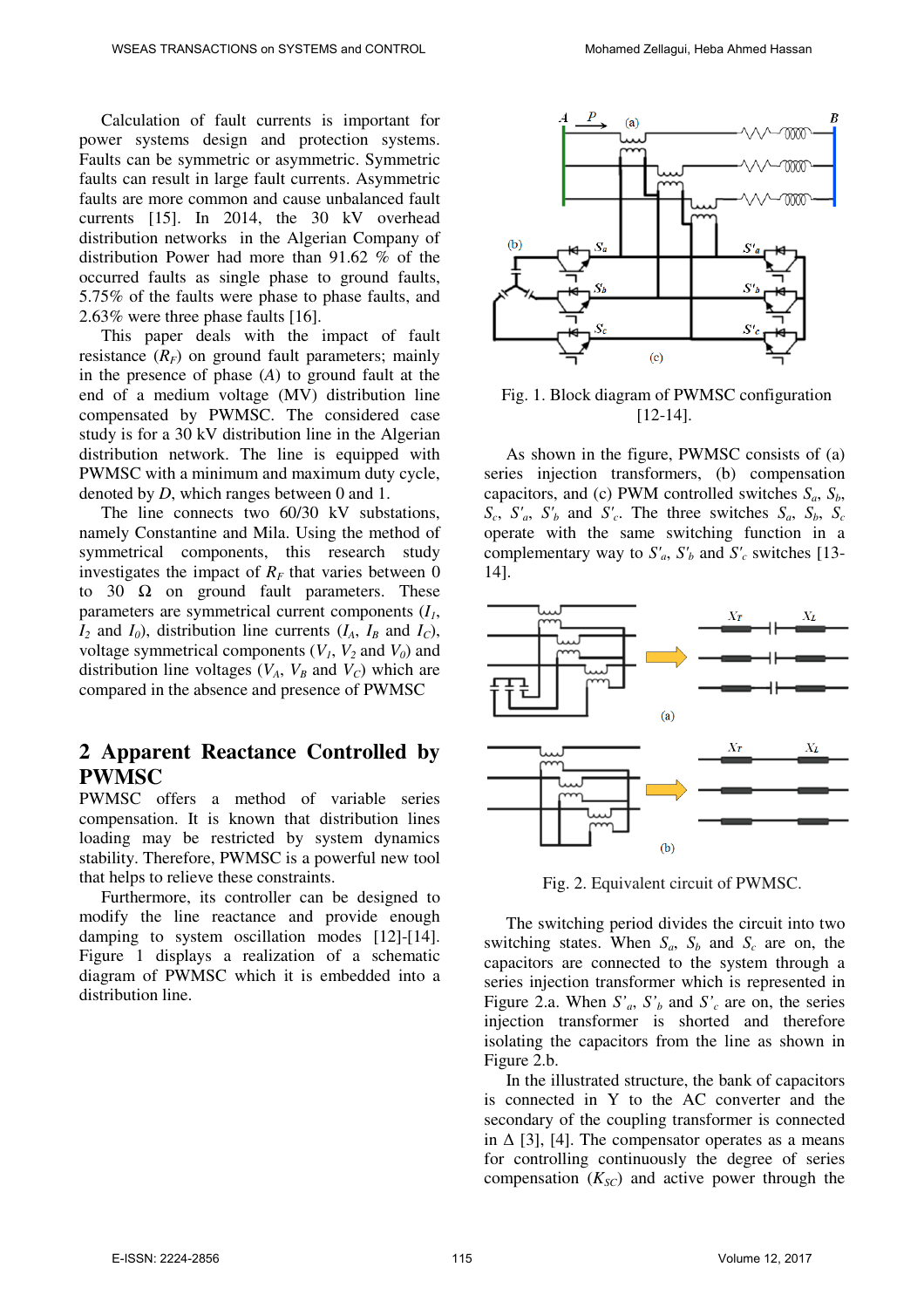variation of the duty cycle (*D*) of a single asynchronous train of pulses with a fixed frequency. The duty cycle of the AC link converter is defined as the ratio of the on-period of switches  $S'_a$ ,  $S'_b$  and *S'c* to the total switching period.

PWMSC is assumed to be connected onto the distribution line connecting buses *A* and *B*, as shown in Figure 3. Hence, PWMSC operates like a continuously capacitive controllable reactance. However, for the purpose of developing a control strategy, a proper model representation for PWMSC is developed.



Fig. 3. Single distribution line diagram of PWMSC.

The inserted reactance can vary from being slightly inductive to capacitive, depending on the duty cycle (*D*) of the AC converter [17], [18]. The duty cycle ratio of the converter is defined as the ratio of the on-period of switches  $S'_a$ ,  $S'_b$  and  $S'_c$  to the total switching period.

The actual transformer is modeled by a leakage reactance  $(X_{LT})$  in series with an ideal transformer where leakage losses are neglected.  $X_C$  is the reactance of the capacitors in the secondary side. The total and injected impedances of the distribution line can be calculated with state space averaging techniques as follows [10]-[14]:

$$
X_{\text{Tot}} = X_L + X_{LT} + X_{\text{PWMSC}} \tag{1}
$$

And,

$$
X_{\text{PWMSC}} = -n^2 (1 - D)^2 . X_C \tag{2}
$$

 Where, *n* is the turns ratio of the transformer and *XL* is the total reactance of the compensated distribution line. Equations (1) and (2) show that the effective impedance depends on the duty cycle of the AC link switches. Hence, this duty cycle provides a means of realizing the desired controllable reactance and power flow of the line.

From equations (1) and (2), it can be seen that the varying injected apparent reactance can change continuously between two extreme duty cycle values which are 0 and 1.

The active power flow equation between two buses *A* and *B* which includes the variables that can be modified by PWMSC is represented by:

$$
P_L = \frac{V_A V_B}{X_L + X_{LT} + X_{PWMSC}} \sin(\delta_A - \delta_B)
$$
 (3)

 $V_A$  and  $V_B$  are the voltage magnitudes at bus-bars *A* and *B* respectively, and  $(\delta_A - \delta_B = \delta)$  is the difference angle between  $V_A$  and  $V_B$  phasors.

#### **3 Ground Fault System Calculations**

System currents cannot change instantaneously when a fault occurs due to the equivalent system impedance at the fault point which results in a decaying DC component. The rate of decay depends on the instantaneous value of the voltage when the fault occurs and the power factor of the system at the fault point. Figure 4 shows the equivalent circuit of a distribution line between bus-bars *A* and *B* in case of a phase to ground fault at phase A of the distribution line compensated by PWMSC. The device is deployed in the presence of a fault resistance.



Fig. 4. Phase to ground fault equivalent circuit with PWMSC device.

While having PWMSC device installed, the new impedance of the distribution line  $(Z_L_{PWMSC})$ becomes:

$$
Z_{L-PWMSC} = R_L + j(X_L + X_{PWMSC})
$$
 (4)

The basic equations for this type of fault [19]- [25] are given by: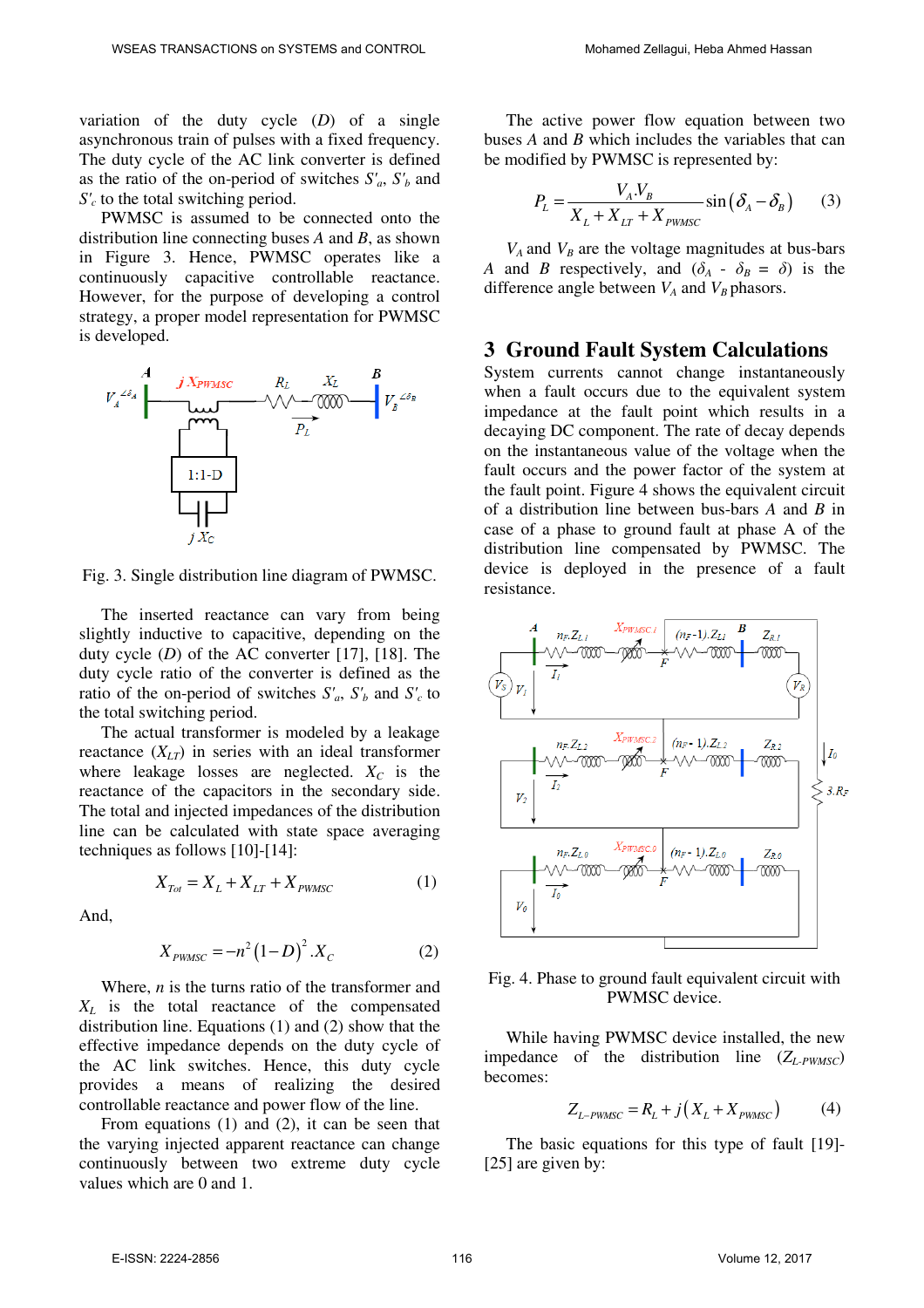$$
I_B = I_C = 0 \tag{5}
$$

$$
V_a = V_1 + V_2 + V_0 = R_F \cdot I_A \neq 0 \tag{6}
$$

The symmetrical components of currents are given by [20-25]:

$$
\begin{bmatrix} I_0 \\ I_1 \\ I_2 \end{bmatrix} = \frac{1}{3} \begin{bmatrix} 1 & 1 & 1 \\ 1 & a & a^2 \\ 1 & a^2 & a \end{bmatrix} \begin{bmatrix} I_A \\ I_B \\ I_C \end{bmatrix}
$$
 (7)

From equation (5) and matrix (7), the symmetrical components of currents take the following form:

$$
I_1 = I_2 = I_0 = \frac{I_A}{3}
$$
 (8)

The symmetrical components of voltages are given by:

$$
\begin{bmatrix} V_0 \\ V_1 \\ V_2 \end{bmatrix} = \frac{1}{3} \begin{bmatrix} 1 & 1 & 1 \\ 1 & a & a^2 \\ 1 & a^2 & a \end{bmatrix} \begin{bmatrix} V_A \\ V_B \\ V_C \end{bmatrix}
$$
 (9)

 From equation (6) and the matrix in equation (9), the direct voltage component becomes:

$$
V_1 = -(V_0 + V_2) + R_F J_A \tag{10}
$$

And,

$$
V_s - I_1 [n_F.Z_{L.1} + jX_{PWMSC.1}] = \alpha + \beta + \gamma \quad (11)
$$

The coefficients *α*, *β* and *γ* are defined as:

$$
\alpha = -\frac{1}{3} \Big[ -\big( n_F \, Z_{L,0} + jX_{PWMSC,0} \big) \, J_0 \, \Big] \tag{12}
$$

$$
\beta = -\frac{1}{3} \Big[ -\big( n_F \, Z_{L2} + jX_{PWMSC,2} \big) \, I_2 \, \Big] \tag{13}
$$

$$
\gamma = R_F \, J_A \tag{14}
$$

 Coefficients *ZL-T* and *XPWMSC-T* are defined for simplicity as:

$$
Z_{L-T} = Z_{L1} + Z_{L2} + Z_{L0}
$$
 (15)

$$
X_{PWMSC-T} = X_{PWMSC.1} + X_{PWMSC.2} + X_{PWMSC.0} \quad (16)
$$

$$
V_s = \frac{I_A}{3} \Big[ n_F \, Z_{L-T} + jX_{PWMSC-T} \Big] + R_F \, J_A \tag{17}
$$

From equations (15), (16) and (17), the current at phase (*A*) in the presence of PWMSC device is given by:

$$
I_A = \frac{3N_S}{n_F \, Z_{L-T} + jX_{PWMSC-T} + 3.R_F} \tag{18}
$$

From equations (8) and (18), the symmetrical current components in the presence of a PWMSC are given by:

$$
I_1 = I_2 = I_0 = \frac{V_s}{n_F \cdot Z_{L-T} + jX_{PWMSC} + 3.R_F}
$$
 (19)

The direct voltage component is given by:

$$
V_1 = V_S - (n_F.Z_{L1} + jX_{PWMSC.1})J_1
$$
 (20)

$$
V_1 = \frac{V_{S} \cdot [Z_L' + jX_{PMMC} + 3.R_F]}{n_F.Z_{L-T} + jX_{PMMC-T} + 3.R_F}
$$
(21)

Coefficients  $Z_L$ <sup>'</sup> and  $X_{PWMSC}$ <sup>'</sup> are given by:

$$
Z_L = Z_{L2} + Z_{L0} - 2.Z_{L1}
$$
 (22)

$$
X_{PWMSC} = X_{PWMSC,2} + X_{PWMSC,0} - 2.X_{PWMSC,1} \quad (23)
$$

The inverse voltage component is given by:

$$
V_2 = -(n_F.Z_{L2} + jX_{PWMSC2})J_2
$$
 (24)

$$
V_2 = -\frac{V_{S} (Z_{L2} + jX_{PWMSC2})}{n_F Z_{L-T} + jX_{PWMSC-T} + 3.R_F}
$$
 (25)

The zero voltage component is given by:

$$
V_0 = -(n_F \, Z_{L0} + jX_{PWMSC.0}) \, I_0 - R_F \, I_0 \tag{26}
$$

$$
V_0 = -\frac{V_{S} \left[Z_{L,0} + jX_{PWMSC,0} + R_F\right]}{n_F \cdot Z_{L-T} + jX_{PWMSC-T} + 3.R_F}
$$
(27)

Coefficients  $Z_2'$  and  $Z_0'$  are given by:

$$
Z_2 = R_{L2} + j(X_{L2} + X_{PWMSC2})
$$
 (28)

$$
Z_0 = R_{L,0} + j \left( X_{L,0} + X_{PWMSC,0} \right) \tag{29}
$$

From equations  $(21)$ ,  $(25)$  and  $(27)$ , the three phase voltages of distribution line in the presence of PWMSC are:

$$
V_A = \frac{3.R_F.V_S}{n_F.Z_{L-T} + jX_{PWMSC-T} + 3.R_F}
$$
(30)

$$
V_B = \frac{V_s \left[ \left( a^2 - a \right) Z_2 + \left( a^2 - 1 \right) Z_0 + \left( 3a^2 - 1 \right) R_F \right)}{n_F Z_{L-T} + jX_{PWMSC-T} + 3.R_F} (31)
$$

$$
V_C = \frac{V_s \cdot \left[ \left( a - a^2 \right) Z_2 + \left( a - 1 \right) Z_0 + \left( 3a - 1 \right) R_F \right)}{n_F \cdot Z_{L-T} + jX_{PWMSC-T} + 3.R_F} \tag{32}
$$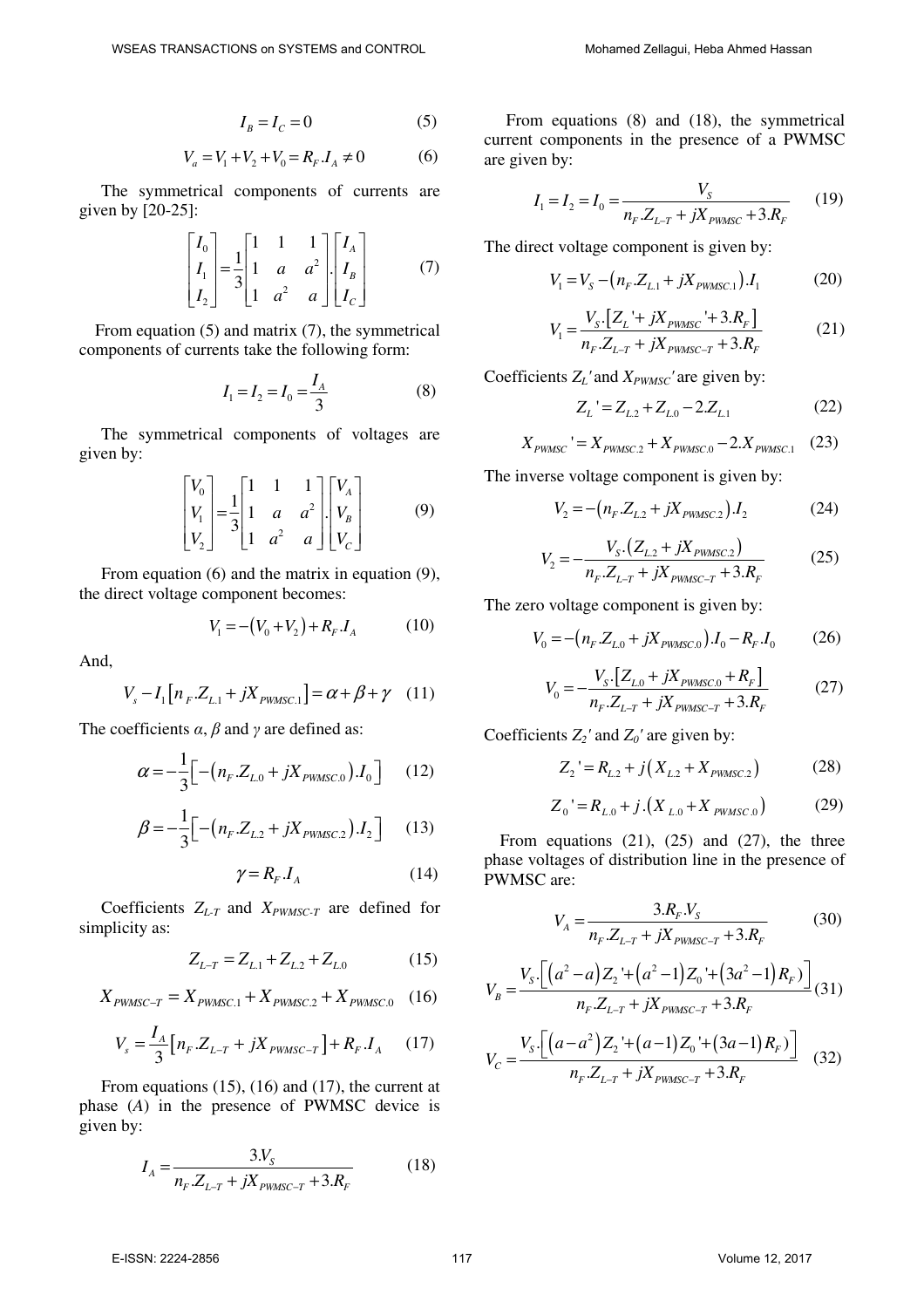### **4 Case Study, Results and Discussions**

The electrical power system studied in this paper is for the Constantine MV distribution electrical network of Sonelgaz group (Algerian Company of Electrical and Gas) as shown in Figure 5 [26]. The relay measured fault current is located on busbar *A* to protect the 30 kV distribution line connecting busbar *A* at substation 60/30 kV Constantine and busbar *B* at substation Mila.



Fig. 5. Algerian MV distribution system (Constantine Region).

Figure 6 represents the impact of duty cycle *D* on the apparent reactance controlled by PWMSC installed on the MV distribution line.



Fig. 6. Impact of duty cycle on the PWMSC apparent reactance.

From Figure 6, it is clear that the apparent reactance *XPWMSC* is a function of duty cycle. For duty cycle  $D = 0$ , the apparent reactance has a negative minimum value and for duty cycle  $D = 1$ , the value of apparent reactance has maximum positive value.

Figure 7 represents the variation of the symmetrical current components  $(I_1, I_2 \text{ and } I_0)$  as a function of the fault resistance in the absence as well as presence of PWMSC at minimum and maximum duty cycle.

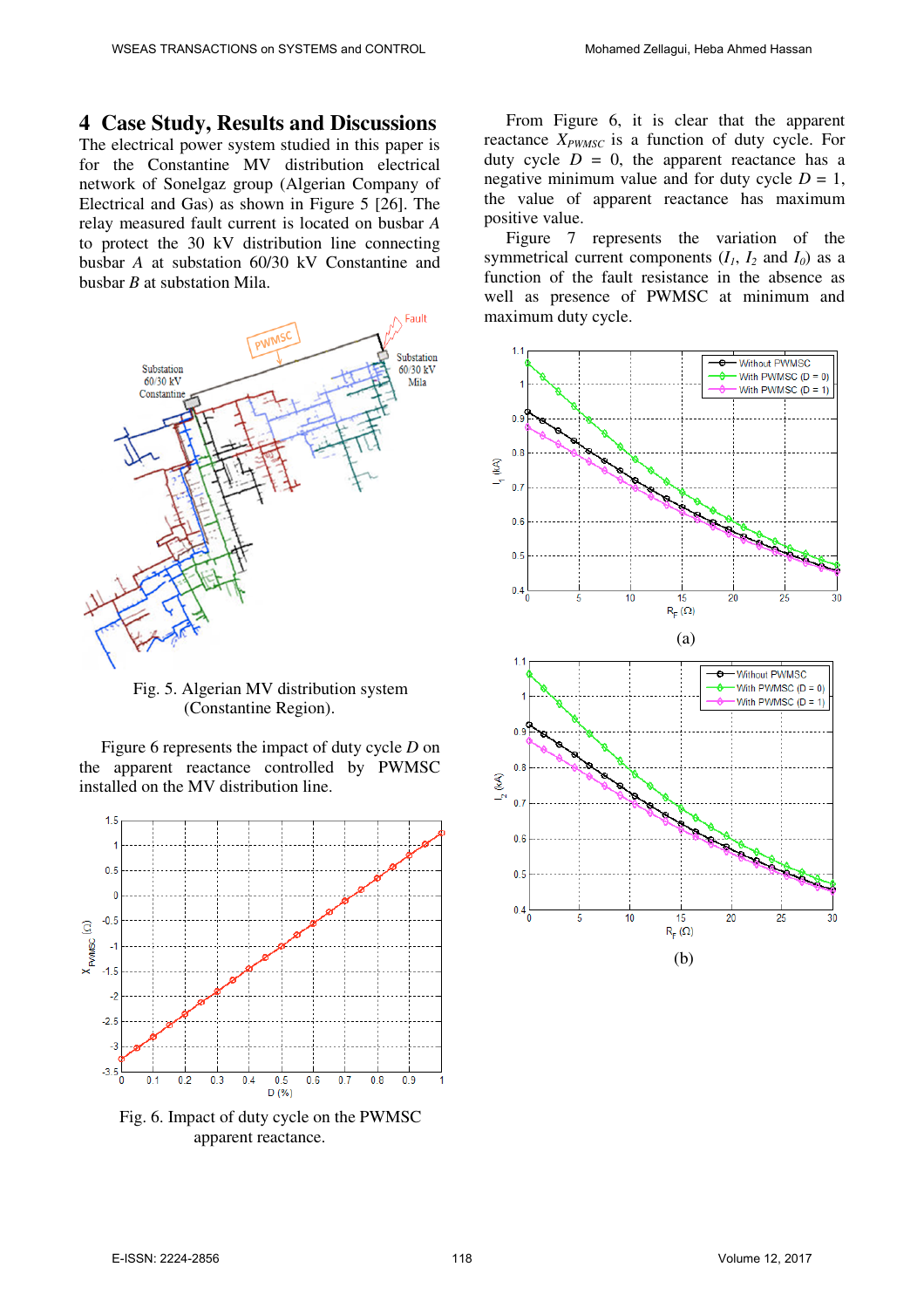

Fig. 7. Impact of fault resistance on current symmetrical components.

Figure 8 represents the variation of the MV distribution line currents  $(I_A, I_B \text{ and } I_C)$  as a function of the fault resistance, in the absence and presence of PWMSC at minimum and maximum duty cycle.





Fig. 8. Impact of fault resistance on distribution line currents.

Figure 7 shows that the three symmetrical current components are equal to each other in each of the three studied cases; without using PWMSC and in its presence for both minimum and maximum duty cycle *D*. This matches equation (8). It is also clear that increasing the fault resistance leads to decreasing the three studied current components which reflects its importance. However, it is noticed that these three symmetrical current components of the line when compensated by PWMSC with *D* equals 0 are higher when compared with the components obtained for either a non-compensated line or when the line is compensated by PWMSC with *D* equals 1. The least magnitudes are noticed when using PWMSC with *D* equals 1.

In Figure 8, the line currents of phases *B* and *C* are always zero since the fault is assumed to happen at phase A which is confirmed by equation (5). However, increasing the fault resistance shows a reduction in the line current of the faulty phase (*A*) in the absence and presence of PWMSC and for both minimum and maximum duty cycle. Similarly, the least fault current magnitudes of phase *A* are obtained when using PWMSC with *D* equals 1.

Figure 9 represents the variation of the symmetrical voltage components  $(V_1, V_2 \text{ and } V_0)$  as a function of the fault resistance, in the absence and presence of PWMSC for minimum and maximum duty cycle.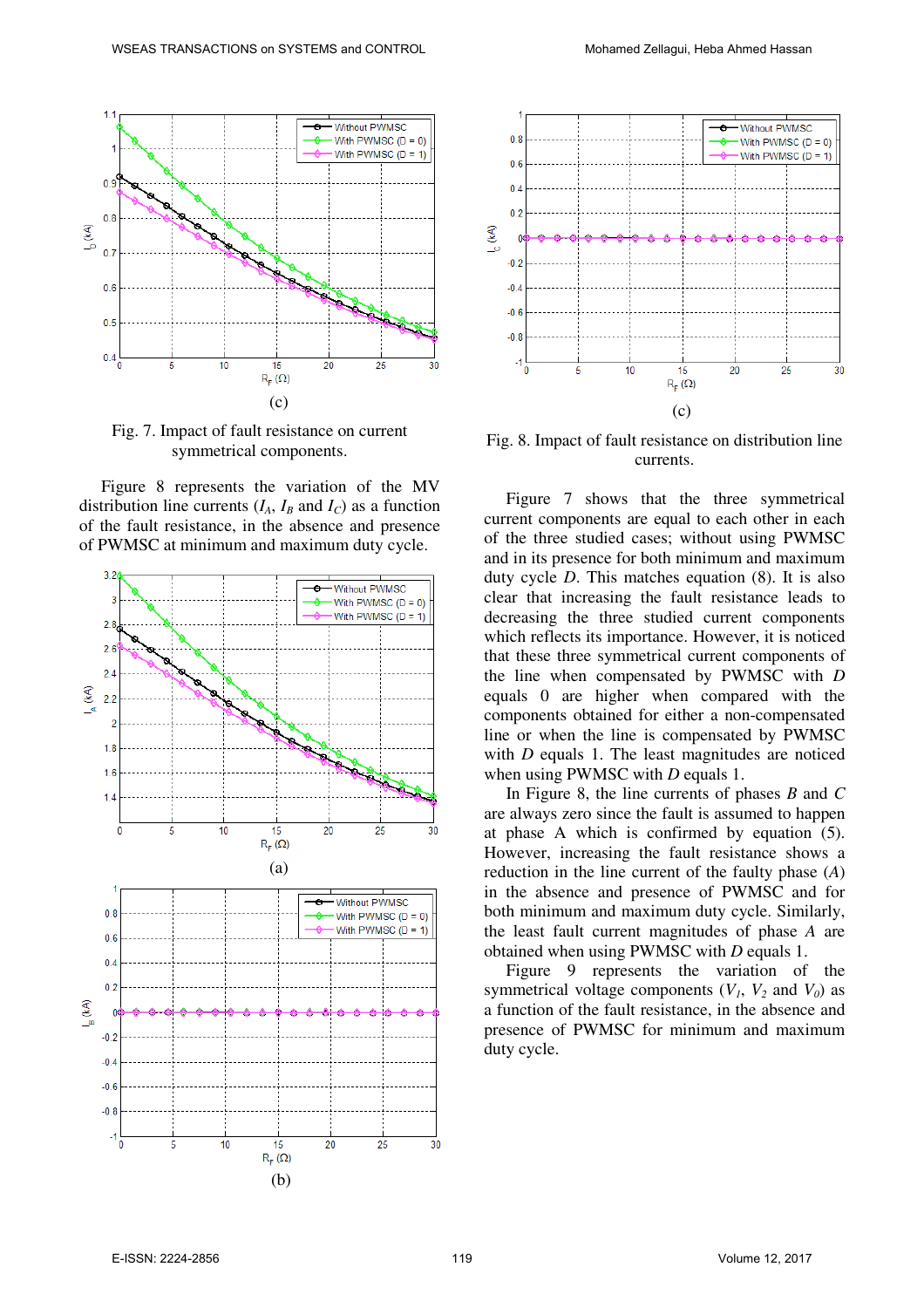presence of a PWMSC for minimum and maximum



Fig. 9. Impact of fault resistance on voltage symmetrical components.

Figure 10, represents the variation of the MV distribution line voltages  $(V_A, V_B$  and  $V_C$ ) as a function of the fault resistance, in the absence and



Fig. 10. Impact of fault resistance on distribution line voltages.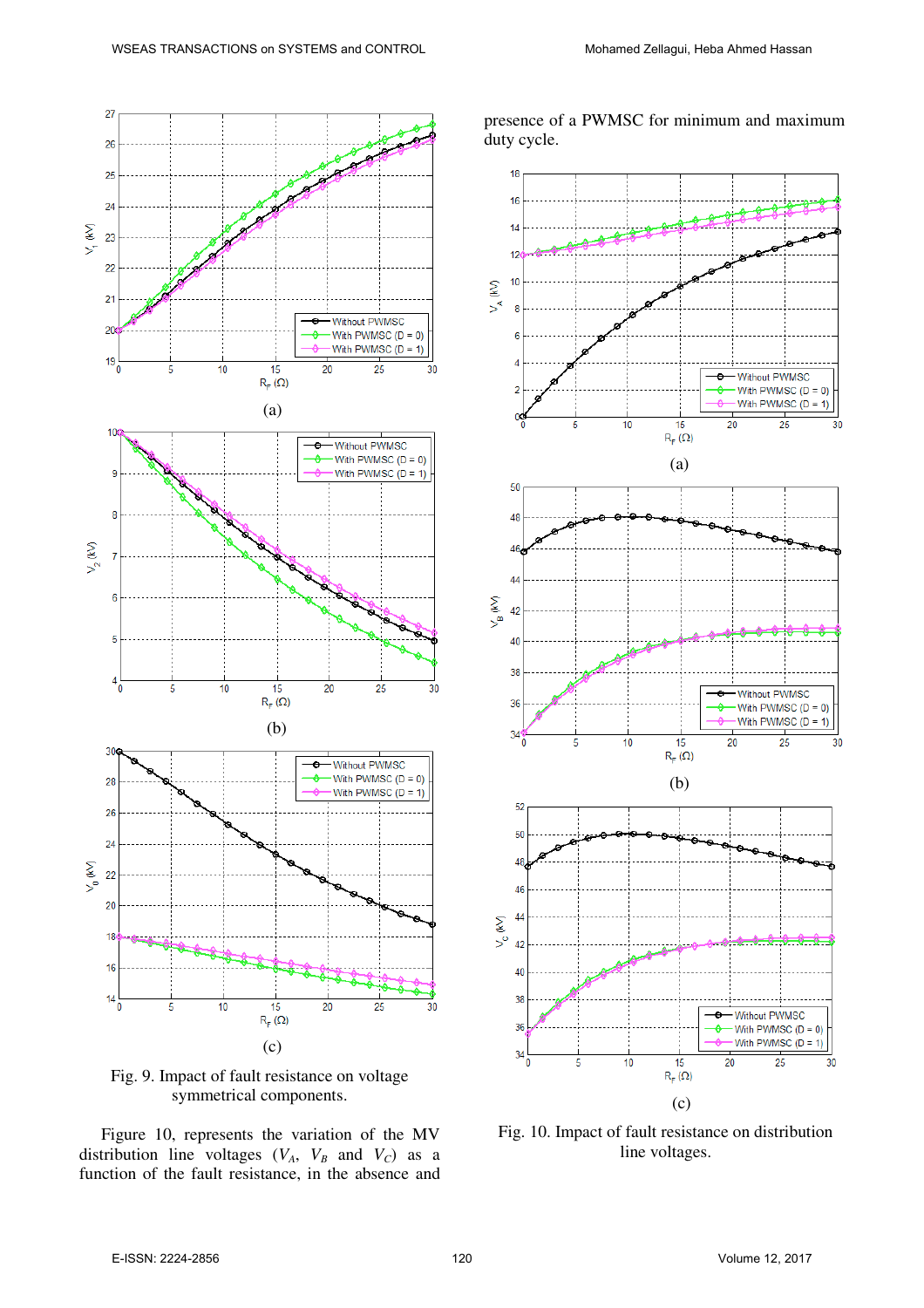In Figure 9, for the three studied cases, it is noticed that increasing the fault resistance leads to an increase in the value of the direct voltage component and a decrease in the inverse and zero voltage components. These results are confirmed by equations  $(21)$ ,  $(25)$  and  $(27)$ . The highest magnitudes of direct voltage component and the least magnitudes of inverse and zero voltage components are noticed when using PWMSC with duty cycle *D* equals 0.

In Figure 10, it is obvious that increasing the fault resistance leads to an increase in the three distribution line voltages (phases *A*, *B* and *C*) in the presence and absence of PWMSC are confirmed by equations (30), (31) and (32). MV distribution line voltages in the presence of PWMSC are very close in magnitude for both minimum and maximum *D*. This is attributed to the small injected apparent reactance of PWMSC.

## **5 Conclusion**

In this research work, the impact of fault resistance on short-circuit calculations is investigated for a MV distribution line equipped with PWMSC in the Algerian 30 kV distribution power system.

Fault calculations, considered in current symmetrical components, distribution line currents, voltage symmetrical components, and distribution line voltages, are shown to vary significantly according to the duty cycle which varies between a minimum and maximum value to control the apparent reactance injected by PWMSC.

The presented theoretical analysis using symmetrical components method and the obtained simulations of the proposed model for a ground fault using MATLAB software package showed excellent agreement. The obtained results highlighted the importance of properly selecting the value of fault resistance and duty cycle for the installed PWMSC on ground short-circuits parameters. In order to improve the performance of system protection when using PWMSC, care must be taken mainly concerning the variation of fault current magnitude in distribution power system.

## **6 Appendix**

#### **6.1. Power transformer data**

 $U_{TR} = 60/30 \text{ kV}, f_n = 50 \text{ Hz},$ *X*<sub>*TR1</sub>* = *j* 0.341 Ω, *X*<sub>*TR0</sub>* = *j* 0.859 Ω.</sub></sub>

#### **6.2. Distribution line data**

 $V_n = 30 \text{ kV}, l = 62 \text{ km}$ ,  $Z_{L1}$  = 0.146 + *j* 0.318 Ω/km, *ZL.0* = 0.438 + *j* 0.954 Ω/km.

#### **6.3. PWMSC data**

 $S_n = 1150$  KVA,  $V_n = 30$  kV,  $X_{PWMSC.1}(D=0) = -j \cdot 3.25 \Omega$ ,  $X_{PWMSC} (D = 1) = + j 1.25 \Omega$ ,  $X_{PWMSC,0}$  (*D* = 0) = - *j* 9.75 Ω,  $X_{PWMSC}$  (*D*= 1) = + *j* 3.75 Ω.

#### **6.4. Fault conditions**

 $R_F = 0$  to 30  $\Omega$ , and  $n_F = 100$  %.

*References:* 

- [1] X. P. Zhang, C. Rehtanz, and B. Pal, *Flexible AC Transmission Systems: Modelling and Control*, published by Springer, UK, 2012.
- [2] Y. Hase, *Handbook of Power Systems Engineering with Power Electronics*  Applications, 2<sup>nd</sup> Edition, published by John Wiley & Sons, USA, 2013.
- [3] L. A. C. Lopes, and G. Joos, "Pulse Width Modulated Capacitor for Series Compensation", *IEEE Transactions on Power Electronics*, Vol. 16, No. 2, pp. 167-174, 2001.
- [4] G. Venkataramanan, B. K. Johnson, "Pulse Width Modulated Series Compensator", IEE *Proceedings - Generation, Transmission and Distribution*, Vol. 149, No. 1, pp. 71-75, 2002.
- [5] G. Venkataramanan, "Three-Phase Vector Switching Converters for Power Flow Control", *IEE Proceedings* - *Electric Power Applications*, Vol. 151, No. 3, pp. 321-333, 2004.
- [6] F. Mancilla-David, S. Bhattacharya, and G. Venkataramanan, "A Comparative Evaluation of Series Power-Flow Controllers using DC and AC Link Converters", *IEEE Transactions on Power Delivery*, Vol. 23, No. 2, pp.985-996, 2008.
- [7] J. M. Ramirez, J. M. Gonzalez, and M. L. Crow, "Steady State Formulation of FACTS Devices based on AC/AC Converters", *IEE Proceedings* - *Electric Power Applications*, Vol. 1, No. 4, pp. 619-631, 2007.
- [8] P. M. Anderson, and R. G. Farmer, *Series Compensation of Power Systems*, published by PBLSH Inc. Publisher, USA, 1996.
- [9] K. H. Chu, and C. Pollock, "PWM-Controlled Series Compensation with Low Harmonic Distortion", *IEE Proceedings - Generation,*